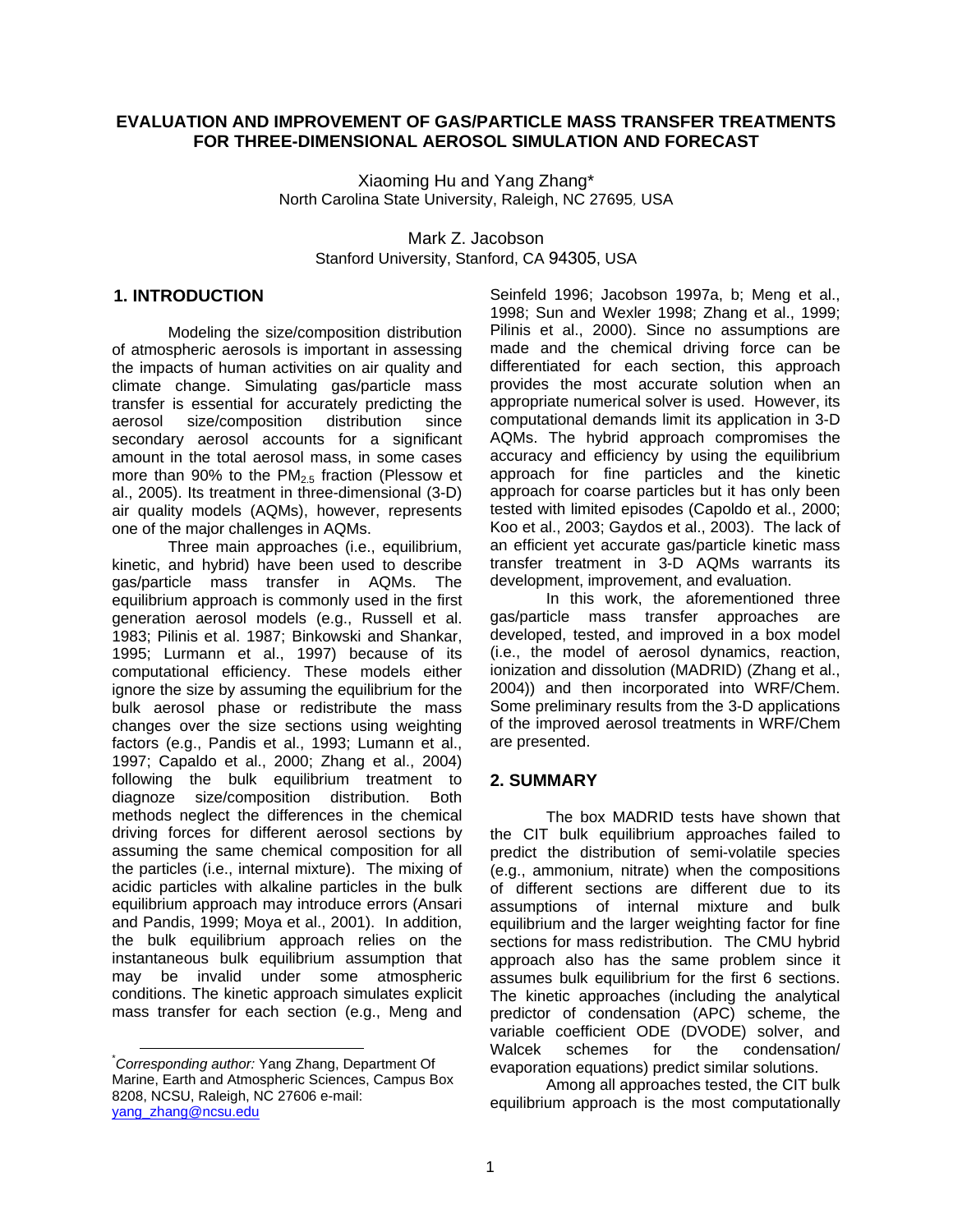efficient one. The kinetic approach using the APC scheme is very attractive for 3-D applications in terms of both accuracy and computational efficiency.

The three mass transfer approaches are implemented into WRF/Chem-MADRID and further tested for the 3-D application over the TEXAQS-2000 testbed. The preliminary results have shown that WRF/Chem-MADRID with the kinetic mass transfer approach predicts less fine mode nitrate and more coarse mode nitrate than equilibrium mass transfer approach for the TEXAQS-2000 episode.

# **3. ACKNOWLEDGEMENTS**

This work is performed under, the Memorandum of Understanding between the U.S. Environmental Protection Agency (EPA) and the U.S. Department of Commerce's National Oceanic and Atmospheric Administration (NOAA) and under agreement number DW13921548, and the National Science Foundation Award No. Atm-0348819. The authors thank David Chock, Ford Research Laboratory and Chris J. Walcek, University at Albany, for providing the FORTRAN code for the T-G scheme and the Walcek scheme, respectively. Thanks are also due to Chak Chan, Hong Kong University of Science and Technology, for providing PM data at Hong Kong site; Shaocai Yu, the U.S. NOAA/EPA, for providing PM data at Tampa, FL, and Gregory O'Brien, Jinyou Liang, and Karen Magliano, California Air Resources Board, for providing the CRPAQS observational data.

# **4. REFERENCES**

- Ansari, A. S., and S. N. Pandis (1999), An analysis of four models predicting the partitioning of semi-volatile inorganic aerosol components. *Aerosol Sci. Technol.,* 31, 129-153.
- Binkowski, F. S., and U. Shankar (1995), The Regional Particulate Matter Model. 1: Model Description and Preliminary Results, *J. Geophys. Res.,* 100, 26,191-26,209.
- Capaldo, K. P., Pilinis, C. and S. N. Pandis (2000), A computationally efficient hybrid approach for dynamic gas/aerosol transfer in air quality models. *Atmos. Environ.,* 34, 3617–3627.
- Jacobson, M. Z. (1997a), Development and application of a new air pollution modeling system, part II, Aerosol module structure and design, *Atmos. Environ.*, 31, 131-144.
- Jacobson, M. Z. (1997b), Numerical techniques to solve condensational and dissolutional growth

equations when growth is coupled to reversible reactions, *Aerosol Sci. Technol.*, 27, 491-498.

- Lurmann, F. W., A. S. Wexler, S. N. Pandis, S. Musarra, N. Kumar, and J. H. Seinfeld (1997), Modelling Urban and Regional Aerosols-II. Application to California's South Coast Air Basin, *Atmos. Environ.,* 31, 2695-2715.
- Meng, Z., and J. H. Seinfeld (1996), Time scales to achieve atmospheric gas–aerosol equilibrium for volatile species. *Atmos. Environ.,* 30, 2889–2900.
- Meng, Z., D. Dabdub, and J. H. Seinfeld (1998), Size-Resolved and Chemically Resolved Model of Atmospheric Aerosol Dynamics, *J. Geophys. Res.,* 103, 3419-3435.
- Moya, M., A. S. Ansari, and S. N. Pandis (2001), Partitioning of nitrate and ammonium between the gas and particulate phases during the 1997 IMADA-AVER study in Mexico City, *Atmos. Environ.,* 35, 1791–1804.
- Pandis, S. N., A. S. Wexler, and J. H. Seinfeld (1993), Secondary organic aerosol formation and transport—II Predicting the ambient secondary organic aerosol size distribution. *Atmos. Environ.,* 27A, 2403–2416.
- Pilinis, C., J. H. Seinfeld, and C. Seigneur (1987), Mathematical Modeling of the Dynamics of Multicomponent Atmospheric Aerosols, *Atmos. Environ.,* 21, 943–955.
- Pilinis, C., K. P. Capaldo, A. Nenes, and S. N. Pandis (2000), MADM-A new multicomponent aerosol dynamics model. *Aerosol Sci. Technol.*, 32, 482-502.
- Plessow, K., G. Spindler, F. Zimmermann, and J. Matschullat (2005), Seasonal variations and interactions of N-containing gases and particles over a coniferous forest, Saxony, Germany, *Atmos. Environ.*, 39, 6995–7007.
- Russell, A. G., G. J. McRae, and G. R. Cass (1983), Mathematical modeling of the formation and transport of ammonium nitrate aerosol. *Atmos. Environ.,* 17, 949-965.
- Sun, Q., and A. S. Wexler (1998), Modeling Urban and Regional Aerosols-Condensation and Evaporation near Acid Neutrality, *Atmos. Environ.,* 32, 3527-3531.
- Zhang, Y., B. Pun, K. Vijayaraghavan, S.-Y. Wu, C. Seigneur, S. Pandis, M. Jacobson, A. Nenes, and J. H. Seinfeld (2004), Development and application of the model of aerosol dynamics, reaction, ionization and dissolution (MADRID), *J. Geophys. Res.*, 109, D01202, doi:10.1029/2003JD003501.
- Zhang, Y., C. Seigneur, J. H. Seinfeld, M. Jacobson, and F. S. Binkowski (1999),